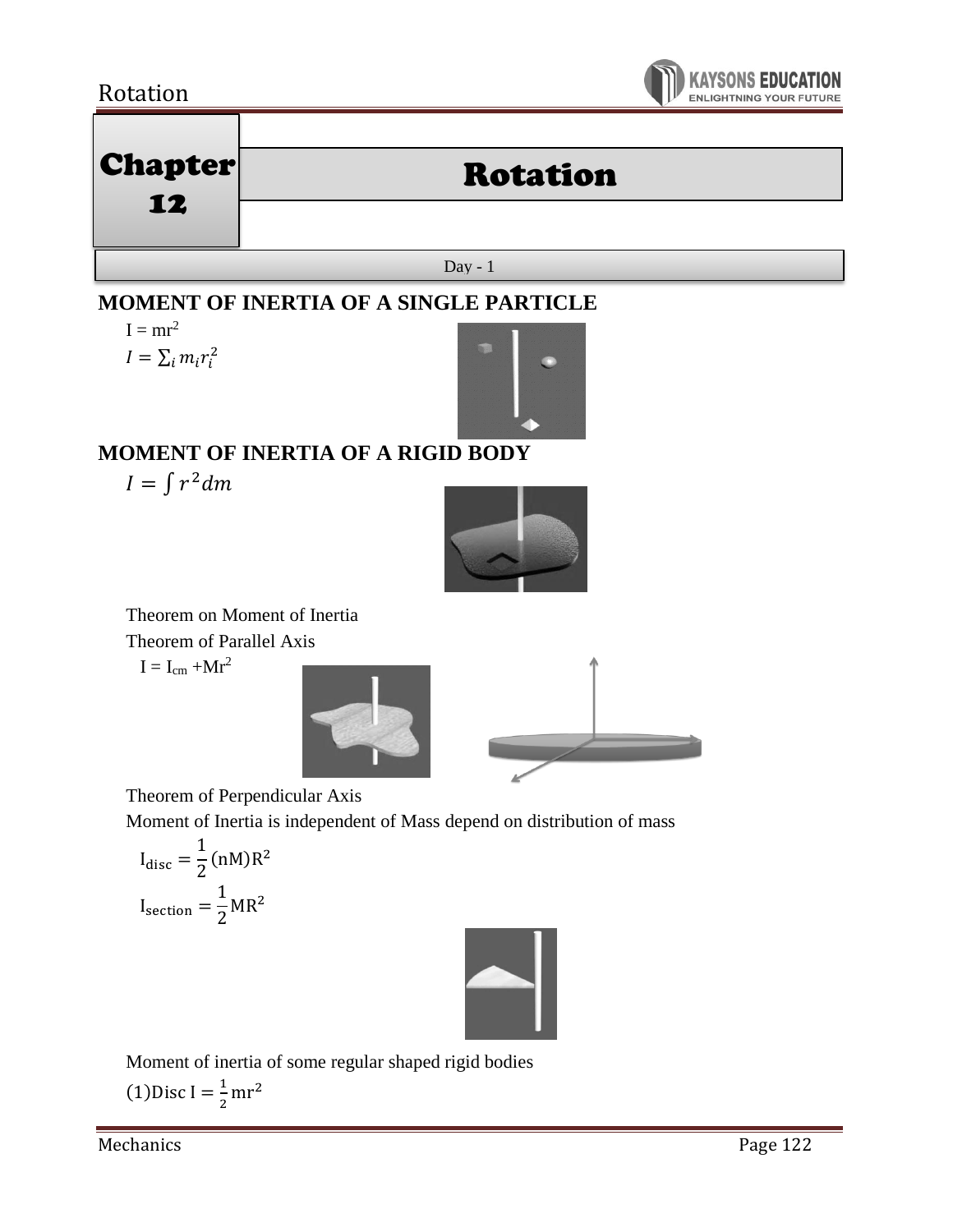



(2) Solid Sphere I = 
$$
\frac{2}{5}
$$
 mr<sup>2</sup>



(3)Hollow Sphere I =  $\frac{2}{3}$  $\frac{2}{3}$ mr<sup>2</sup>



$$
(4) \text{ Rod } I = \frac{\text{ml}^2}{12}
$$



(5)Solid Cylinder I =  $\frac{1}{2}$  $\frac{1}{2}$ mr<sup>2</sup>



(6) Hollow Cylinderor Ring  $I = mr^2$ 



 $(7)$ Ring I = mr<sup>2</sup>

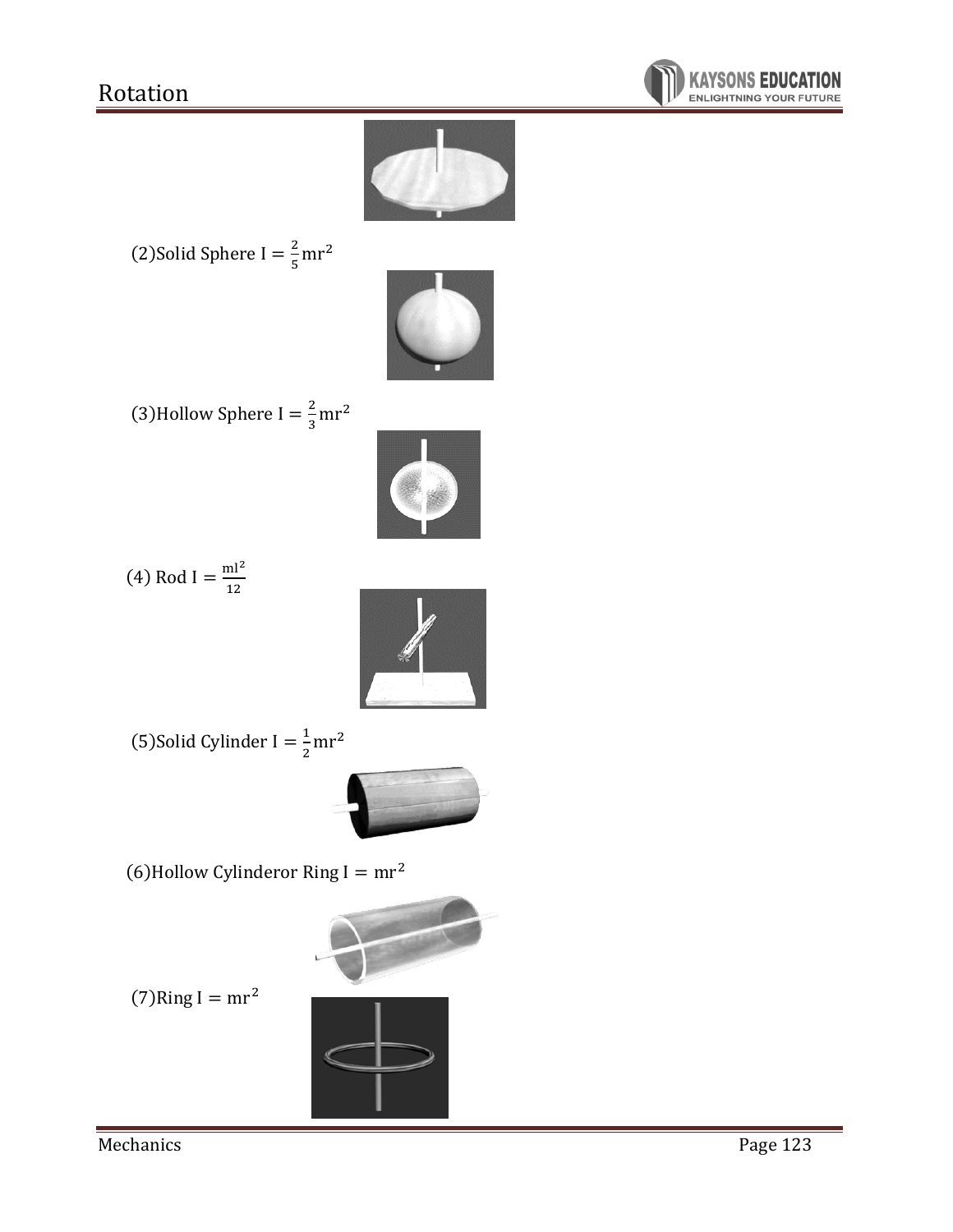## **RADIUS OF GYRATION**

Let mass of the rigid body = M  
\nNow 
$$
I = \Sigma m r^2
$$
  
\n $I = mr_1^2 + mr_2^2 + --- - - - - + mr_n^2$   
\n $I = mn \frac{(r_1^2 + r_2^2 + --- - + r_n^2)}{n}$   
\nMK<sup>2</sup> = M  $\frac{(r_1^2 + r_2^2 + --- + r_n^2)}{n}$   
\nK =  $\sqrt{\frac{r_1^2 + r_2^2 + --- - + r_n^2}{n}}$ 

Here K is radius of gyration RMS value of 
$$
r_1, r_2, r_3, \ldots, r_n
$$

#### **Case I**



A thin disc of mass M and radius R has mass per unit area  $\sigma(r) = kr^2$  where r is the distance from its center. Its moment of inertia about an axis going through its center of mass and perpendicular to its plane is

Given, surface mass density,  $\sigma = kr^2$ 

So, mass of the disc can be calculated by considering small element of area  $2\pi$ rdr on it and then integration it for complete disc, i.e.

dm = σ dA = σ × 2πrdr  
\n
$$
\int dm = M = \int_0^R (kr^2) 2πrdr
$$
\n
$$
\int dm = M = \int_0^R (kr^2) 2πrdr
$$
\n⇒ M = 2πk<sup>4</sup>/<sub>4</sub> = <sup>1</sup>/<sub>2</sub>πkR<sup>4</sup> ....(i)  
\nMoment of inertia about the axis of the disc,  
\nI =  $\int dl = \int dm r^2 = \int \sigma dA r^2$   
\n=  $\int_0^R kr^2 (2πrdr)r^2$   
\n⇒ I = 2πk  $\int_0^R r^5 dr = \frac{2πkR^6}{6} = \frac{πkR^6}{3}$ 



#### **Case II**

Two identical spherical balls of mass M and radius R each are suck on two ends of a rod of length 2R and mass M (see figure). The moment of inertia of the system about the axis passing perpendicularly through the center of the rod is Key idea This problem will be solved by applying parallel axis theorem, which states that moment of inertia of a rigid body about any axis is equals to its moment of inertia about a parallel axis through its center of mass plus the product of the mass of the body the square of the perpendicular distance between the axis. We know that moment of inertia (MI) about the principle axis of the sphere is given by

We know that moment of inertia (Mr) about the principle axis of the sphere is given by  
\n
$$
I_{sphere} = \frac{2}{5} MR^2
$$
\nUsing parallel axis theorem, moment of inertia about the given axis  
\n
$$
I_1 = \frac{2}{5} MR^2 + M(2R)^2
$$
\n
$$
I_1 = \frac{22}{5} MR^2
$$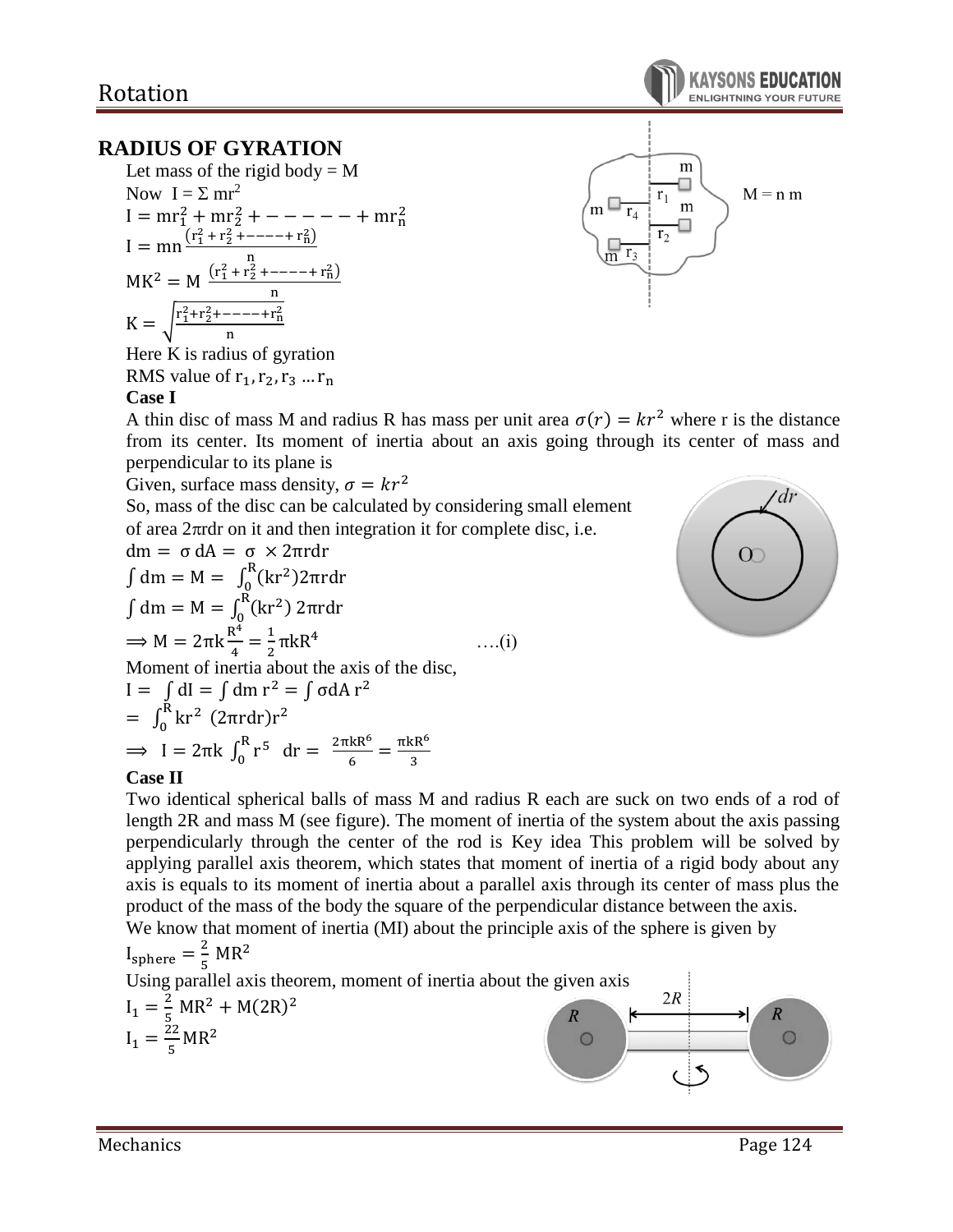

Considering both sphere at equal distance form the axis, moment of inertia due to both sphere about this axis will be

$$
2I_1 = 2 \times \frac{22}{5}MR^2
$$

Now, moment of inertia of rod about its perpendicular bisector axis is given by

$$
I_2 = \frac{1}{12}ML^2
$$
  
Here, given that  

$$
L = 2R
$$
  

$$
\therefore I_2 = \frac{1}{12}M (2R)^2 = \frac{1}{3}MR^2
$$
  
So, total moment of inertia of the system is

So, total moment of inertia of the system is

$$
I = 2I_1 + I_2 = 2 \times \frac{22}{5}MR^2 + \frac{1}{3}MR^2
$$
  

$$
\implies I = \left(\frac{44}{5} + \frac{1}{3}\right)MR^2 = \frac{137}{15}MR^2
$$

### **Case III**

Seven identical circular planner discs, each of mass M and radius R are welded symmetrically The moment of inertia of the arrangement about an axis normal to the plane and passing through the point P is

From theorem of parallel axis,

 $I_{\text{Remaining}} = I_{\text{total}} - I_{\text{Cavity}}$ 

I = I<sub>cm</sub> + 7m (3R)<sup>2</sup>  
= 
$$
\left[\frac{MR^2}{2} + 6 \times \left{\frac{MR^2}{2} + M(2R)^2\right}\right] + 7M(3R)^2 = \frac{181MR^2}{2}
$$



 $\overline{R}$ 

 $\overline{R}$ 

## **Case IV Cavity**

Form a uniform circular disc of radius R and 9M, a small disc of radius  $\frac{R}{3}$  is removed The moment of inertia of the remaining disc about an axis perpendicular to the plane of the disc and passing through center of disc is



Mechanics Page 125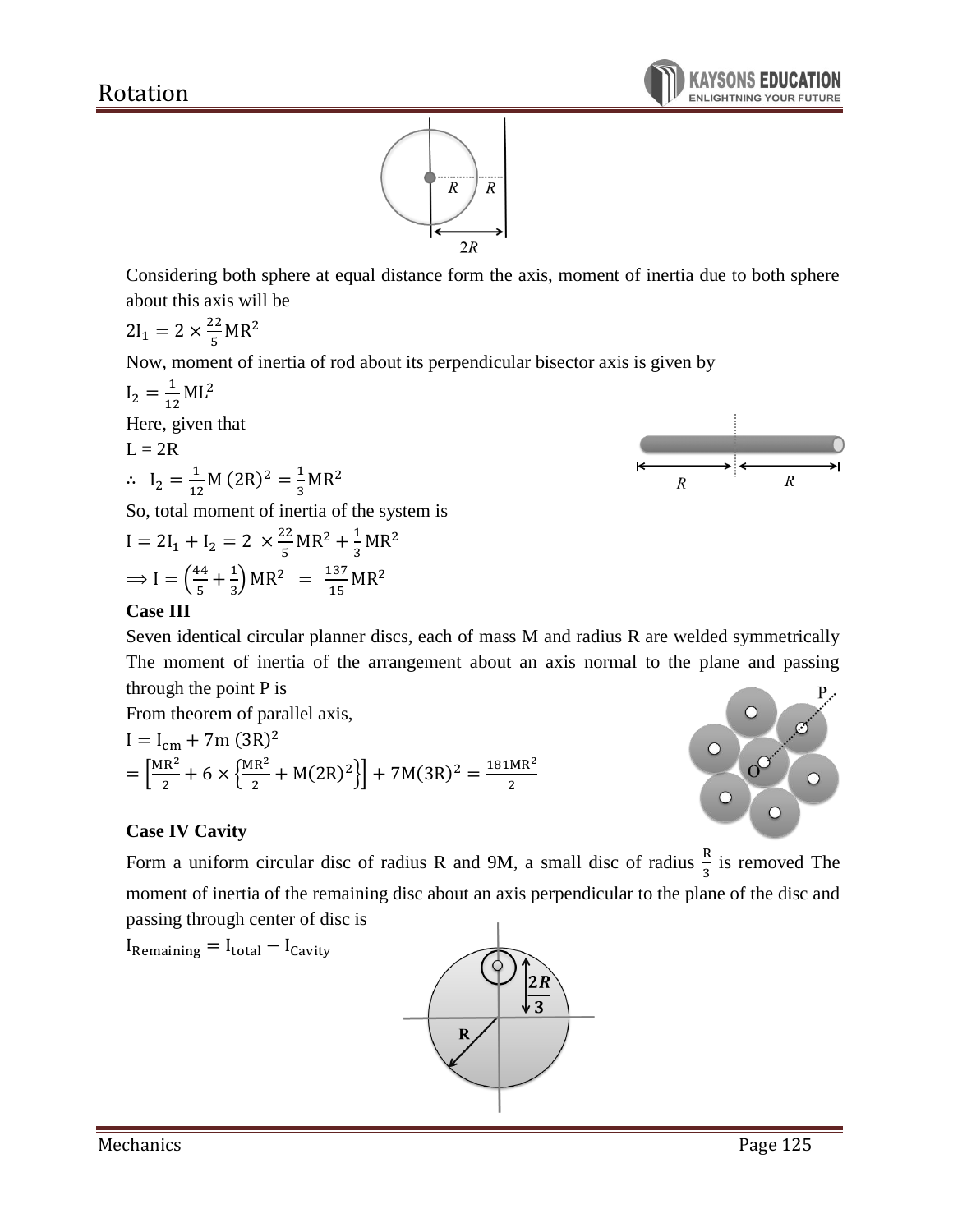#### **Case V**

The moment of inertia of a uniform cylinder of length l and radius R about its perpendicular bisector is I. what is the ratio l/R such that the moment of inertia is minimum? MI of a solid cylinder about its perpendicular bisector of length is

$$
I = M\left(\frac{1^2}{12} + \frac{R^2}{4}\right)
$$
  
\n
$$
\Rightarrow I = \frac{mR^2}{4} + \frac{ml^2}{12} = \frac{m^2}{4\pi\rho l} + \frac{ml^2}{12}
$$
 [.:  $\rho \pi r^2 l = m$ ]  
\nFor I to be minimum,  
\n
$$
\frac{dl}{dl} = -\frac{m^2}{4\pi\rho} \left(\frac{1}{1^2}\right) + \frac{ml}{6} = 0
$$
  
\n
$$
\Rightarrow \frac{m^2}{4\mu\pi\rho} = \frac{ml^3}{6} \Rightarrow l^3 = \frac{3m}{2\pi\rho}
$$
  
\n
$$
\Rightarrow l = \left(\frac{3}{2}\right)^{\frac{1}{3}} \left(\frac{m}{\pi\rho}\right)^{1/3}
$$
  
\n
$$
\rho = \frac{m}{\pi R^2 l} \Rightarrow R^2 = \frac{m}{\pi\rho l}
$$
  
\n
$$
\Rightarrow R^2 = \frac{m}{\pi\rho} \left(\frac{2}{3}\right)^{\frac{1}{3}} \left(\frac{\pi\rho}{m}\right)^{\frac{1}{3}} = \left(\frac{m}{\pi\rho}\right)^{\frac{2}{3}} \left(\frac{2}{3}\right)^{1/3}
$$
  
\n
$$
\Rightarrow R = \left(\frac{m}{\pi\rho}\right)^{\frac{1}{3}} \left(\frac{2}{3}\right)^{\frac{1}{6}}
$$
  
\n
$$
\frac{l}{R} = \frac{\left(\frac{3}{2}\right)^{1/3} \left(\frac{m}{\pi\rho}\right)^{1/3}}{\left(\frac{m}{\pi\rho}\right)^{\frac{1}{3}} \left(\frac{2}{3}\right)^{1/6}} = \left(\frac{3}{2}\right)^{1/3} + \left(\frac{3}{2}\right)^{1/6}
$$
  
\n
$$
\therefore \frac{l}{R} = \sqrt{\frac{3}{2}}
$$

**Case:-** Moment of Inertia  $Rod \rightarrow mass = m$ , Length = L